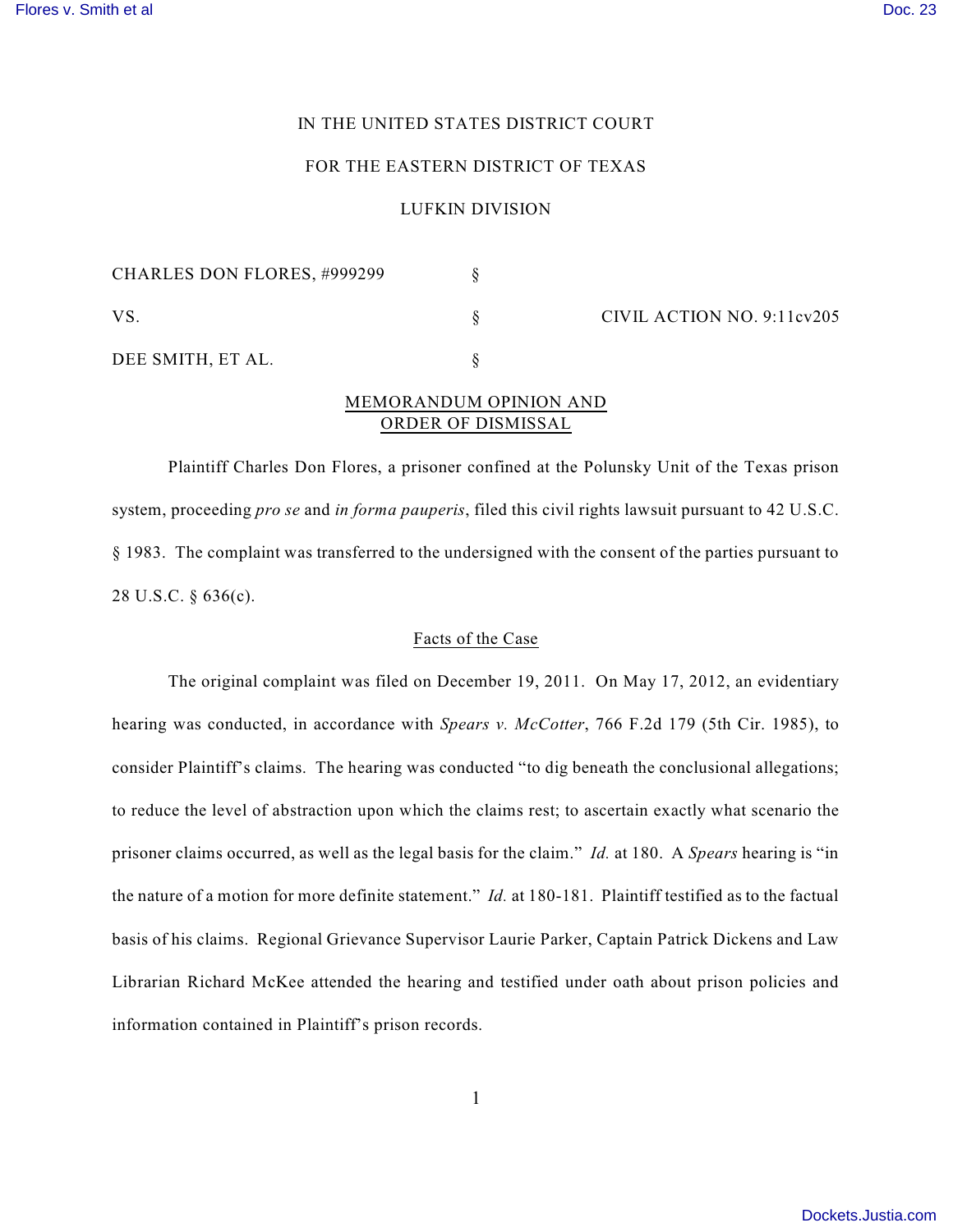Plaintiff is a death row inmate. His complaint involves the confiscation and destruction of some of his property, which he characterized as legal property. He noted that inmates are required to store their property in a property box that is one foot by one foot by two feet. Excess property is subject to confiscation. Exceptions are made for legal property, and inmates may obtain a legalstorage box from the law library. The incident which is the subject of the lawsuit occurred on August 26, 2010. Plaintiff's property that did not fit into his property box was confiscated. After administrative review procedures were completed, the property was destroyed in May 2011.

Plaintiff testified that he had accumulated a number of law books, which helped him with legal matters. Prison officials confiscated the books even though they were legal in nature. Captain Dickens testified that law books are considered personal property, as opposed to legal property. Plaintiff testified that Board Policy 03.81 specifies that legal property may include law books. He just wanted prison officials to abide by the policy. Law Librarian McKee testified that law books belonging to an inmate that are available in the law library are considered to be personal property, as opposed to legal property.

Considerable amount of time was spent on the issue of harm. Plaintiff testified that he has been on death row for thirteen years and had accumulated a lot of material that potentially could be used in challenging his conviction. He characterized his attorneys in his state court proceedings as incompetent. He presently has a petition for a writ of habeas corpus pending in federal court. He stated that he received a federal attorney in 2008, which he characterized as a good attorney. He noted that he feels that he may have a good cause of action based on ineffective assistance of habeas counsel in light of the Supreme Court's recent decision in *Martinez v. Ryan*, 132 S.Ct. 1309 (2012). He believes that property confiscated in August 2010 could have provided help to his attorney.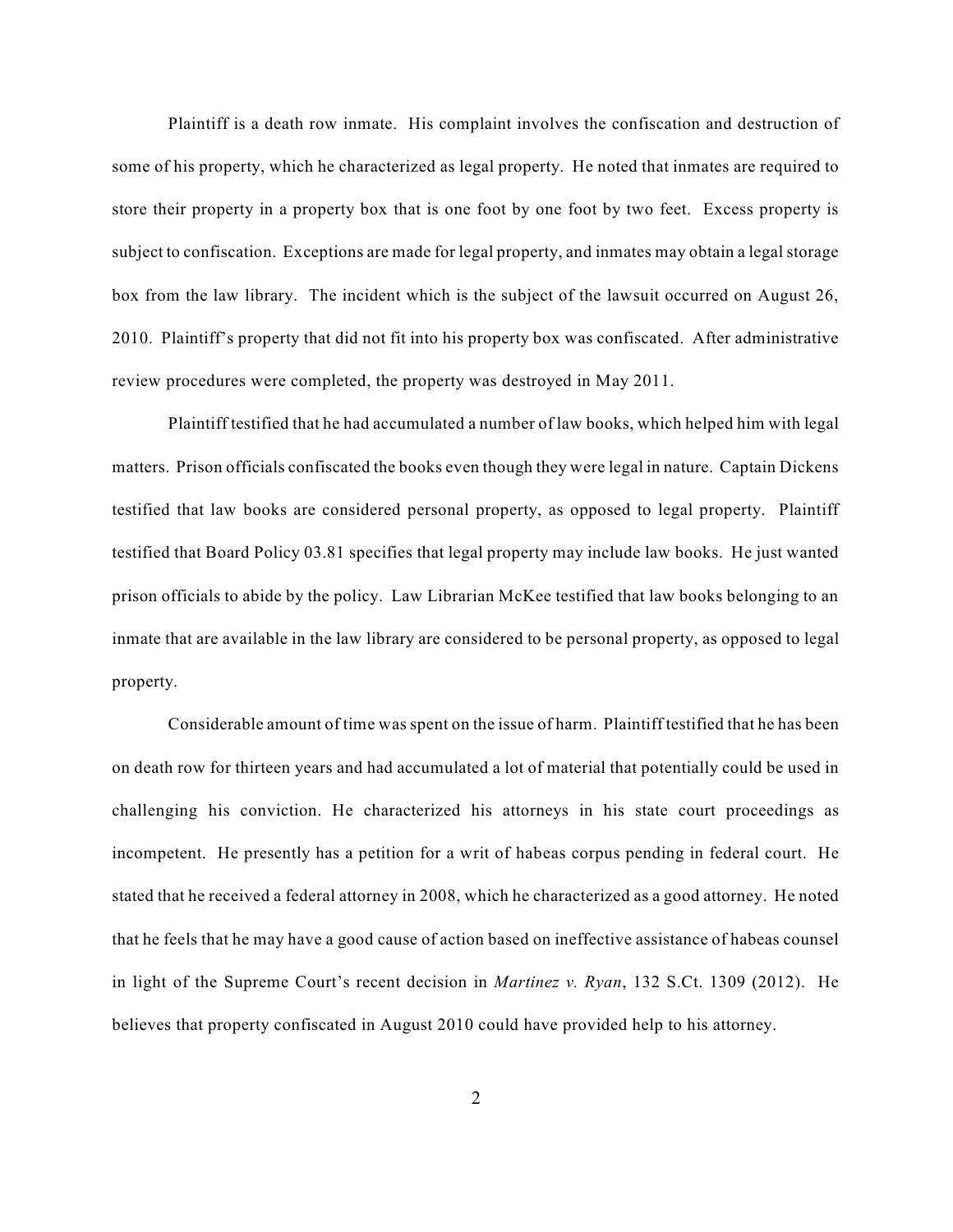The Court notesthat Plaintiff's habeas petition is *Flores v. Quarterman*, No 3:07-CV-0413-M, which is pending in the Northern District of Texas.<sup>1</sup> Bruce Anton of Sorrels, Udashen and Anton was appointed to represent Plaintiff on January 23, 2007. On March 3, 2011, United States Magistrate Judge Jeff Kaplan issued a Report and Recommendation to deny the petition for a writ of habeas corpus. Anton filed objections on behalf of Plaintiff. The Report and Recommendation, along with the objections, are pending before United States District Judge Barbara M. G. Lynn. On March 27, 2012, Judge Lynn issued an order directing the parties to file supplemental briefs addressing *Martinez v. Ryan*. The supplemental briefs are due on or before June 1, 2012.

#### Discussion and Analysis

Plaintiff presented several claims in the lawsuit. The first concerns the confiscation of his property. A state actor's negligent or intentional deprivation of a prisoner's property does not result in a due process violation if there exists an adequate state post-deprivation remedy. *Hudson v. Palmer*, 468 U.S. 517, 533 (1984) (unauthorized intentional conduct); *Parratt v. Taylor*, 451 U.S. 527, 535-55 (1981) (negligent conduct); *Simmons v. Poppell*, 837 F.2d 1243, 1244 (5th Cir. 1988); *Marshall v. Norwood*, 741 F.2d 761, 764 (5th Cir. 1984). *Hudson* specifically applied to an inmate's claim about the confiscation and destruction of legal property. 468 U.S. at 535. Because Texas has adequate postdeprivation remedies, a prisoner does not have a basis for a § 1983 claim for the confiscation of his property. *Murphy v. Collins*, 26 F.3d 541, 543 (5th Cir. 1994).

The Court notes, however, that the *Parratt/Hudson* doctrine does not bar all property claims filed by inmates. In 1990, the Supreme Court summarized the *Parratt/Hudson* doctrine as follows: "a deprivation of a constitutionally protected property interest caused by a state employee's random,

 $1$ <sup>T</sup>he records in the case are available on Public Access to Court Electronic Records ("PACER").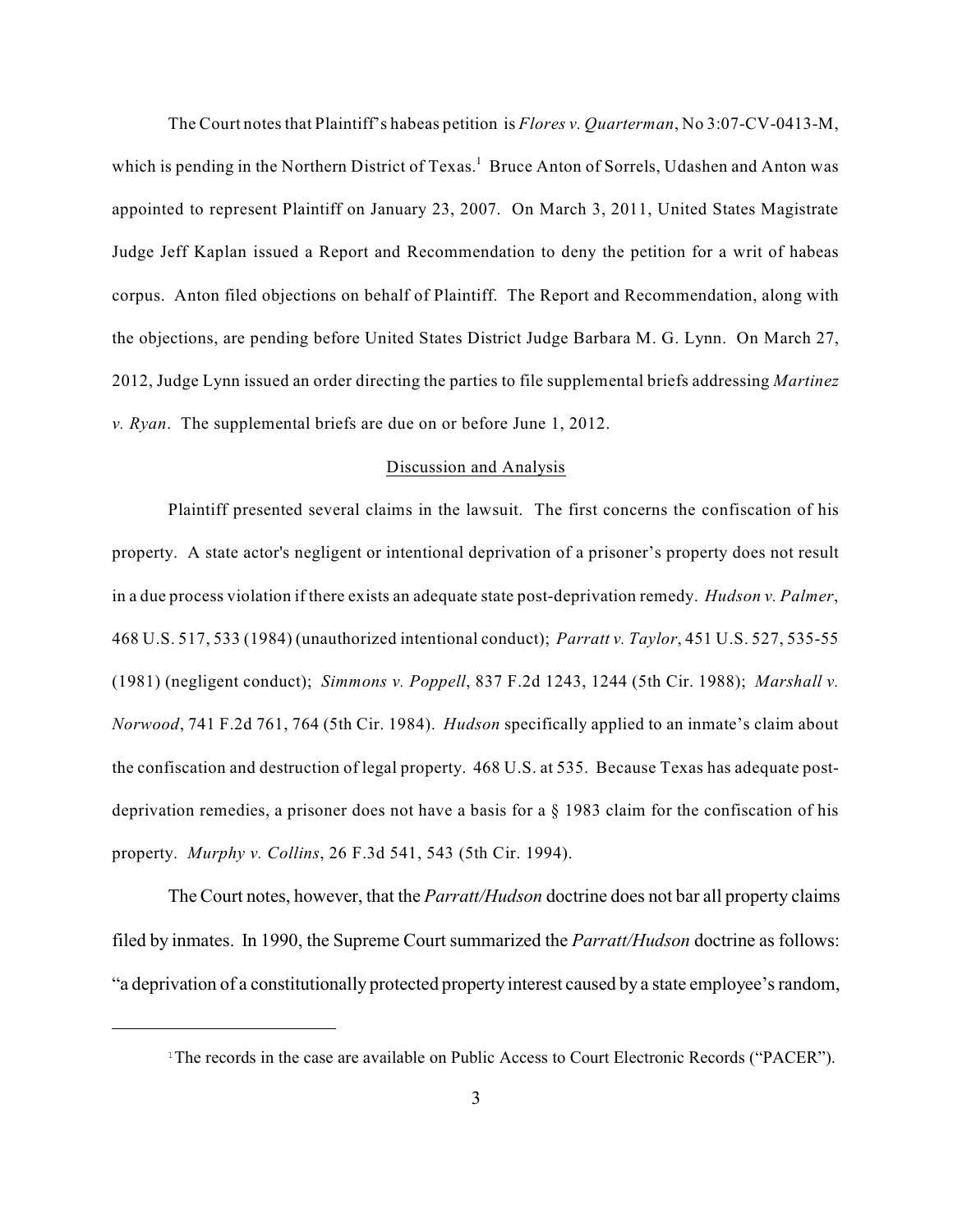unauthorized conduct does not give rise to a  $\S$  1983 procedural due process claim, unless the State fails to provide an adequate post-deprivation remedy." *Zinermon v. Burch*, 494 U.S. 113, 115 (1990). The confiscation of a prisoner's propertyunder authority of a prison administrative directive is not a random, unauthorized act for purposes of the *Parratt*/*Hudson* doctrine, thus the existence of an adequate state post-deprivation remedy does not preclude a § 1983 claim for violation of due process. *Allen v. Thomas*, 388 F.3d 147, 149 (5th Cir. 2004). On remand, the district court noted that property was seized in accordance with TDCJ Administrative Directive 3.72. *Allen v. Thomas*, No. H-02-3132, 2005 WL 2076033 at \*1 (S.D. Tex. Aug. 26, 2005). The court went own to hold that due process was satisfied in that the plaintiff was afforded ample notice and sufficient opportunity to object to the confiscation of his property. *Id.* at \*9. In the present case, Plaintiff was likewise afforded ample notice and sufficient opportunity to object to the confiscation of his property. His grievances were ultimately unsuccessful, but he was accorded his right to due process.

The Court would add that the exception to the *Parratt/Hudson* doctrine does not apply to the extent that Plaintiff argued that the confiscation of his legal property violated Board Policy 03.81. An unauthorized confiscation of his property would remove us from the situation described in *Zinermon*. Also, the Fifth Circuit recently stressed the basic principle that a prison official's failure to follow prison policies, procedures or regulations does not constitute a violation of due process. *Brewster v. Dretke*, 587 F.3d 764, 768 (5th Cir. 2009) (citations omitted). The Court added that "constitutional due process is satisfied because the Texas tort of conversion provides [the plaintiff] with an adequate post-deprivation remedy." *Id.* Overall, the Plaintiff's due process claim about the confiscation of his property fails to state a claim upon which relief may be granted and is frivolous in that it lacks any basis in law and fact, thus the claim should be dismissed pursuant to 28 U.S.C.  $\S$  1915A(b)(1).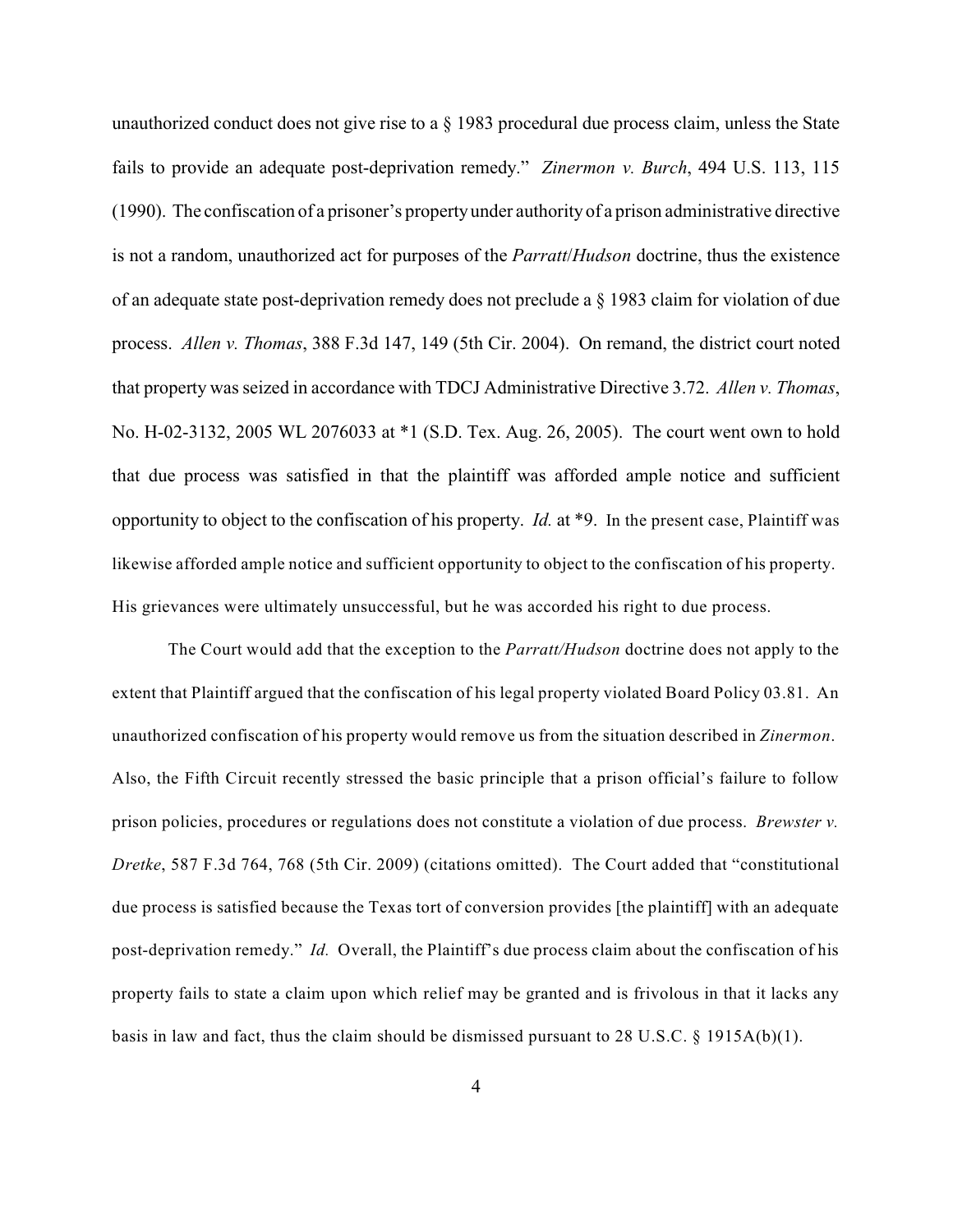Plaintiff's primary claim concerns allegations of denial of access to court. Prisoners are entitled to "a reasonably adequate opportunity to present claimed violations of fundamental rights to the courts." *Bounds v. Smith*, 430 U.S. 817, 825 (1977). Prison officials may not abridge or impair an inmate's right of access to court. *See Ex parte Hull*, 312 U.S. 546, 549 (1941); *Johnson v. Avery*, 393 U.S. 483, 486 (1969). "While the precise contours of a prisoner's right of access to court remain obscure, the Supreme Court has not extended this right to encompass more than the ability of an inmate to prepare and transmit a necessary legal document to a court." *Brewer v. Wilkinson*, 3 F.3d 816, 821 (5th Cir. 1993).

To prevail on a claim that his right of access to court has been violated, a plaintiff must demonstrate prejudice or harm by showing that his ability to pursue a "nonfrivolous," "arguable" legal claim was hindered by the defendant's actions. *Christopher v. Harbury*, 536 U.S. 403, 415 (2002); *Lewis v. Casey*, 518 U.S. 343, 351 (1996). In *Lewis v. Casey*, the Supreme Court stated that an inmate must show more than the inability to file a claim in order to succeed on an access to court claim; instead, he must show that he would have been able to bring a nonfrivolous claim with arguable legal merit -- he must show an actual injury. 518 U.S. at 351-53.

Several factors are relevant to the resolution of this case. First of all, Plaintiff has an attorney. His attorney was appointed to represent him in January 2007, long before the confiscation of his property in August 2010. He has been able to present his claims in federal court through his attorney. It must be further noted that there is no right to hybrid representation. *Pippin v. Dretke*, 434 F.3d 782, 792 (5th Cir. 2005) (citing *Rudd v. State*, 616 S.W.2d 623, 625 (Tex. Crim. App. 1981)). Plaintiff does not have a right to have *pro se* pleadings addressed or ruled on when he is represented by counsel. *Dean v. Smith County, Texas*, 90 Fed. Appx. 75, 76 (5th Cir. 2004). Plaintiff must rely on the abilities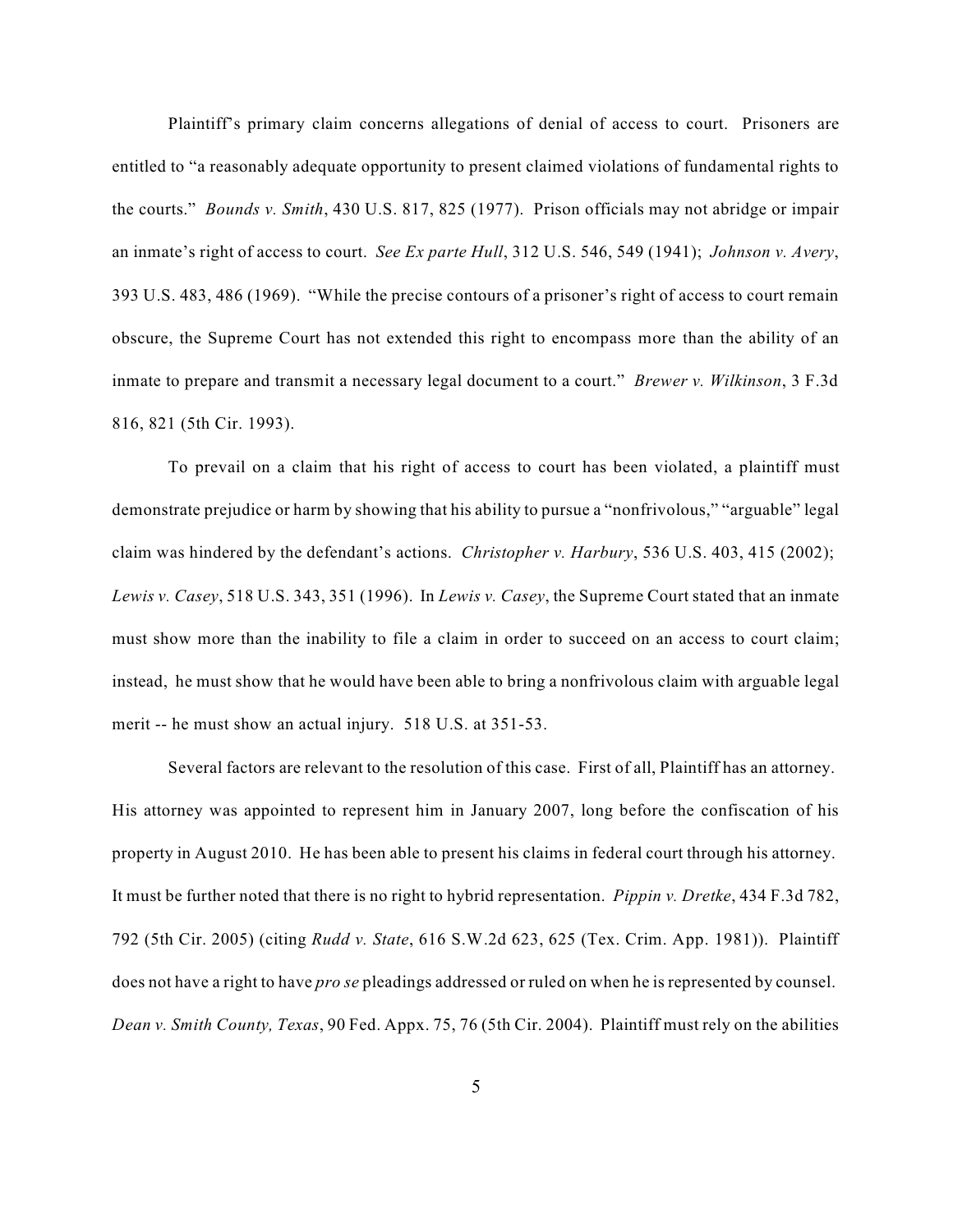of his attorney, and he admitted that his current attorney has been doing a good job. He has not been thwarted in his attempts to file legal documents in court.

Another factor for consideration is that Plaintiff has not shown harm. Although Plaintiff's petition is still pending in federal court, Magistrate Judge Kaplan was of the opinion that there was no basis for federal habeas corpus relief.

Plaintiff's focus on harm hinges on the possibility of relief based on *Martinez v. Ryan*. The

Supreme Court's decision provided for the possibility of habeas corpus relief based on ineffective

assistance of habeas counsel in states where ineffective assistance of counsel claims must be raised

only in collateral proceedings:

Where, under state law, claims of ineffective assistance of trial counsel must be raised in an initial-review collateral proceeding, a procedural default will not bar a federal habeas court from hearing a substantial claim of ineffective assistance at trial if, in the initial-review collateral proceeding, there was no counsel or counsel in that proceeding was ineffective.

132 S.Ct. at 1320. However, a recent decision by the Fifth Circuit casts doubt on whether *Martinez*

*v. Ryan* will provide any assistance to Texas death row inmates:

Although we need not, and do not, address the impact of *Martinez* on the Texas habeas landscape, we note that Texas does not require a defendant to raise an ineffective assistance of trial counsel claim in state habeas proceedings, see *Lopez v. Texas*, 343 S.W.3d 137, 143 (Tex. Crim. App. 2011), and that ineffective assistance of counsel claims (particularly those, like Adams's claim, involving trial counsel's failure to object to jury instructions) are often brought on direct appeal, with mixed success.

*Adams v. Thaler*, \_\_\_\_ F.3d \_\_\_\_, 2012 WL 1415094 at \*3 n.4 (5th Cir. April 25, 2012). Even though

the footnote was dictum, it provides some basis for a conclusion that *Martinez v. Ryan* will not help

Plaintiff or any Texas inmates.

In *Lewis v. Casey*, the Supreme Court held that a civil rights plaintiff bringing a denial of access to court claim must show that he would have been able to bring a nonfrivolous claim with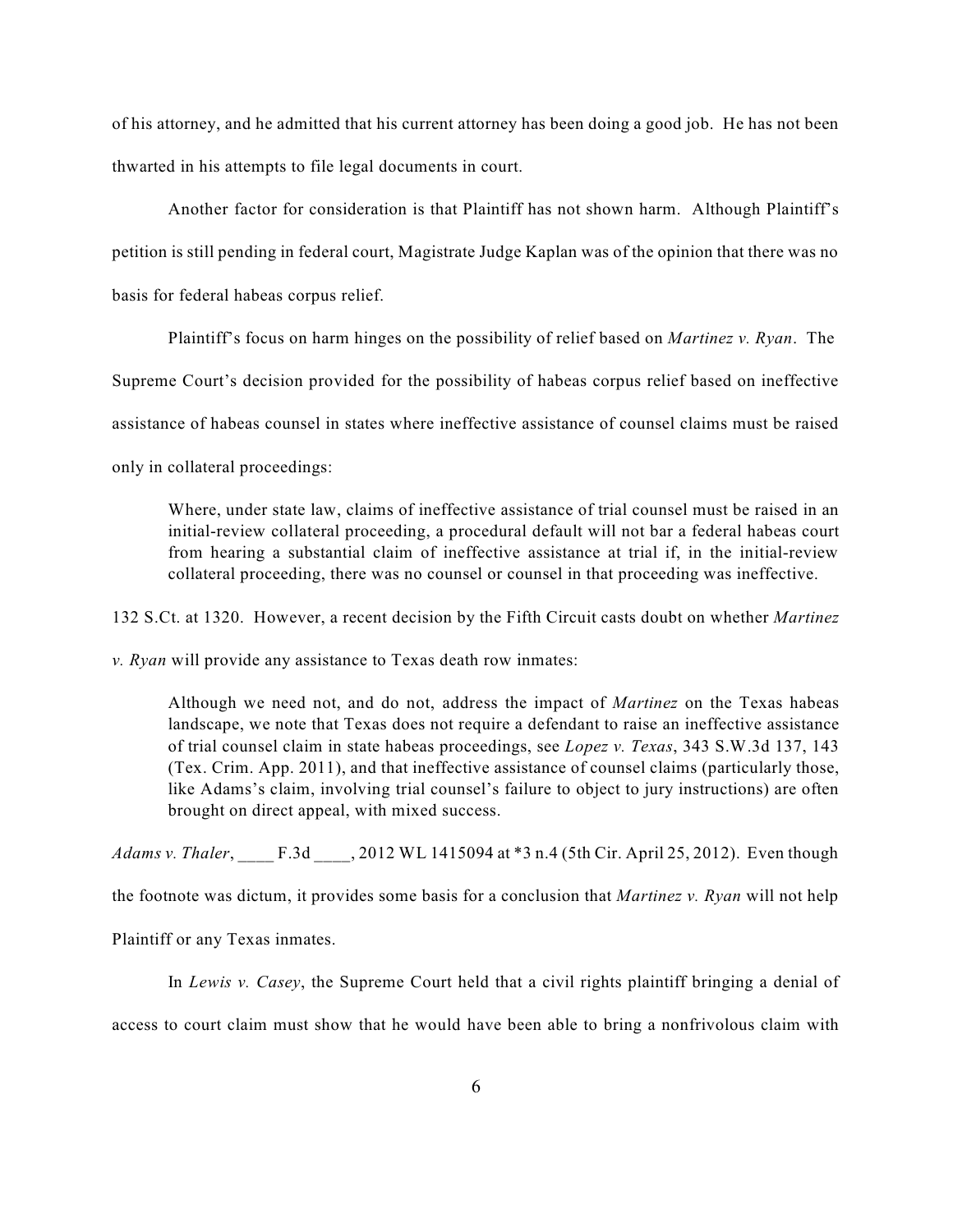arguable legal merit -- he must show an actual injury. 518 U.S. at 351-53. His factual allegations must raise "above the speculative level." *Bell Atl. Corp. v. Twombly*, 550 U.S. 544, 555 (2007); *Pickett v. Nunn*, 367 Fed. Appx. 536, 537 (2010); *Breshears v. Brown*, 150 Fed. Appx. 323, 325 (5th Cir. 2005). In the present case, Plaintiff has not shown harm. His allegations regarding harm do not raise above speculation, and the Court does not have any basis for concluding that he has been harmed. His denial of access to court claim fails to state a claim upon which relief may be granted and is frivolous in that it lacks any basis in law and fact. The claim should be dismissed pursuant to 28 U.S.C. § 1915A(b)(1).

Plaintiff also complained about a disciplinary case he received after his property was confiscated. His classification was lowered and he was moved to F-Pod before the disciplinary hearing. When he finally had a disciplinary hearing, he was found guilty and his punishment consisted of 30 days commissary restrictions, 15 days cell restrictions and 90 days of reduction in classification to level D-II.

The Supreme Court has historically held that the due process clause is applicable to disciplinary proceedings where a prisoner is threatened with a loss of good time or the imposition of solitary confinement. *Wolff v. McDonnell*, 418 U.S. 539 (1974). The Court held that inmates must be afforded written notice of the claimed violation at least twenty-hours before a disciplinary hearing, a written statement of the fact finders as to the evidence relied on and reasons, and the right to call witnesses and present documentary evidence where such would not be unduly hazardous to institutional safety or correctional goals.

The Supreme Court subsequently placed severe limitations on challenges to disciplinary cases in *Sandin v. Conner*, 515 U.S. 472 (1995). The Court concluded that the federal judiciary had gone too far in extending due process rights as first articulated in *Wolff v. McDonnell*. The Court retreated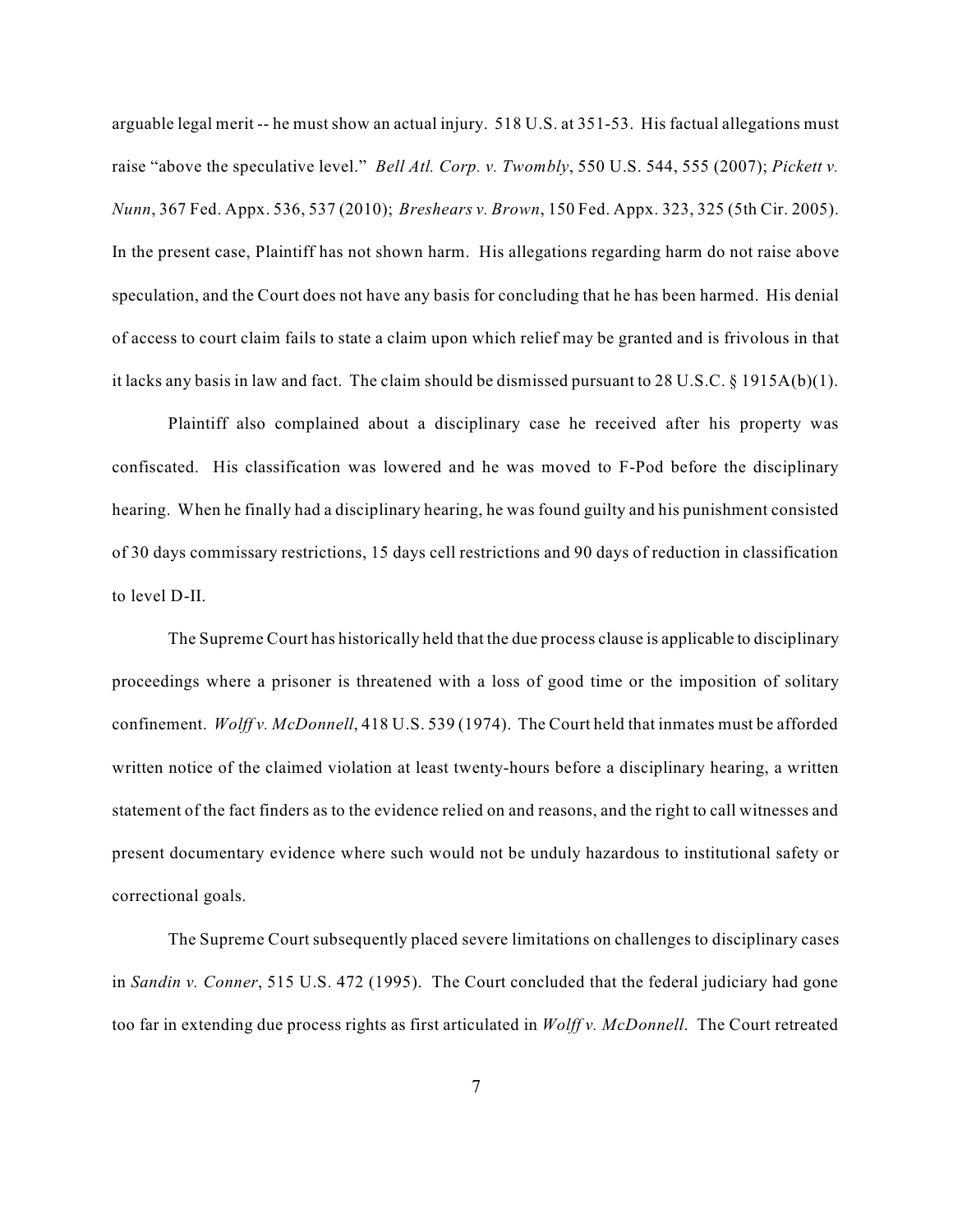from its earlier conclusion that due process rights must be accorded to inmates before placing them in solitary confinement. *Id.* at 485. The Court referred to its discussion in *Wolff* regarding solitary confinement as "dicta." *Id.* The Supreme Court went on to hold that "Conner's discipline in segregated confinement did not present the type of atypical, significant deprivation in which a state might conceivably create a liberty interest." *Id.* at 486. The Court concluded that Conner did not have a "protected liberty interest that would entitle him to the procedural protections set forth in *Wolff*. The regime to which he was subjected as a result of the misconduct hearing was within the range of confinement to be normally expected for one serving an indeterminate term of 30 years to life." *Id.* at 487. Absent atypical punishment, a prisoner does not have a basis for a federal lawsuit concerning a disciplinary action.

The Fifth Circuit has applied *Sandin* to a number of situations. Punishment consisting of placement in administrative segregation or the loss of the opportunity to earn good time is not enough to trigger the protection of the Constitution. *Luken v. Scott*, 71 F.3d 192 (5th Cir. 1995). The loss of the opportunity to earn good time will not trigger the protection of the Constitution even when an inmate is eligible for mandatory supervision. *Malchi v. Thaler*, 211 F.3d 953 (5th Cir. 2000). The imposition of commissary and cell restrictions likewise will not trigger the protection of the Constitution. *Madison v. Parker*, 104 F.3d 765, 768 (5th Cir. 1997). The loss of good time will not support relief to the extent that it adversely affects parole eligibility. *Sandin*, 515 U.S. at 487. However, the loss of good time will trigger the protection of the Constitution if, and only if, a prisoner is eligible for release on mandatory supervision. *Madison v. Parker*, 104 F.3d at 769.

In the present case, Plaintiff's punishment consisted of nothing more than a reduction in classification, housing in F-Pod, commissary restrictions and cell restrictions. The punishment he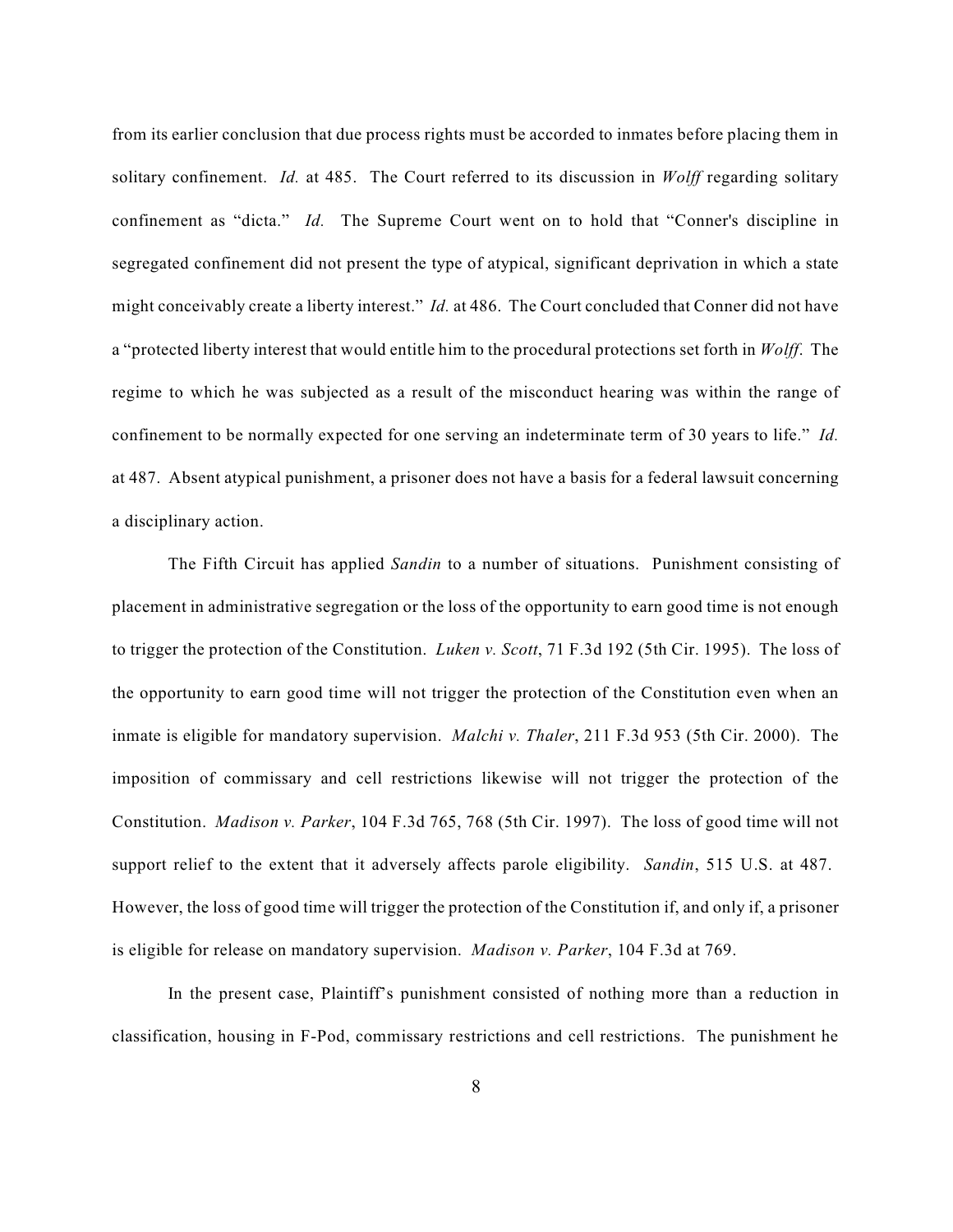received did not involve a protected liberty interest. His complaint about the disciplinary case fails to state a claim upon which relief may be granted and is frivolous in that it lacks any basis in law and fact. The claim should be dismissed pursuant to 28 U.S.C. § 1915A(b)(1).

Plaintiff also complained that his grievances were denied. Congress requires inmates to exhaust their "administrative remedies as are available . . ." 42 U.S.C. § 1997e(a). A prison system is not required to establish grievance procedures, and inmates do not have a basis for a lawsuit because their grievances were unsuccessful:

[Plaintiff] does not have a federally protected liberty interest in having these grievances resolved to his satisfaction. As he relies on a legally nonexistent interest, any alleged due process violation arising from the alleged failure to investigate his grievances is indisputably meritless.

*Geiger v. Jowers*, 404 F.3d 371, 374 (5th Cir. 2005). Plaintiff's complaint about the failure of prison officials to grant him relief in grievance procedures fails to state a claim upon which relief may be granted and is frivolous in that it lacks any basis in law and fact. The claim should be dismissed pursuant to 28 U.S.C. § 1915A(b)(1).

Finally, Plaintiff's request for relief included the immediate return of his legal materials. He thought his legal materials were still being stored at the time he filed the lawsuit. He learned after he filed the lawsuit that his legal materials had been destroyed. Indeed, it was established during the *Spears* hearing that his legal materials were destroyed in May 2011, which was months before he filed the lawsuit in December 2011. If not raised by the parties, the Court is obligated to raise the issue of mootness *sua sponte*. *Bailey v. Southerland*, 821 F.2d 277, 278 (5th Cir. 1987). "[A] case is moot when the issues presented are no longer 'live' or the parties lack a legally cognizable interest in the